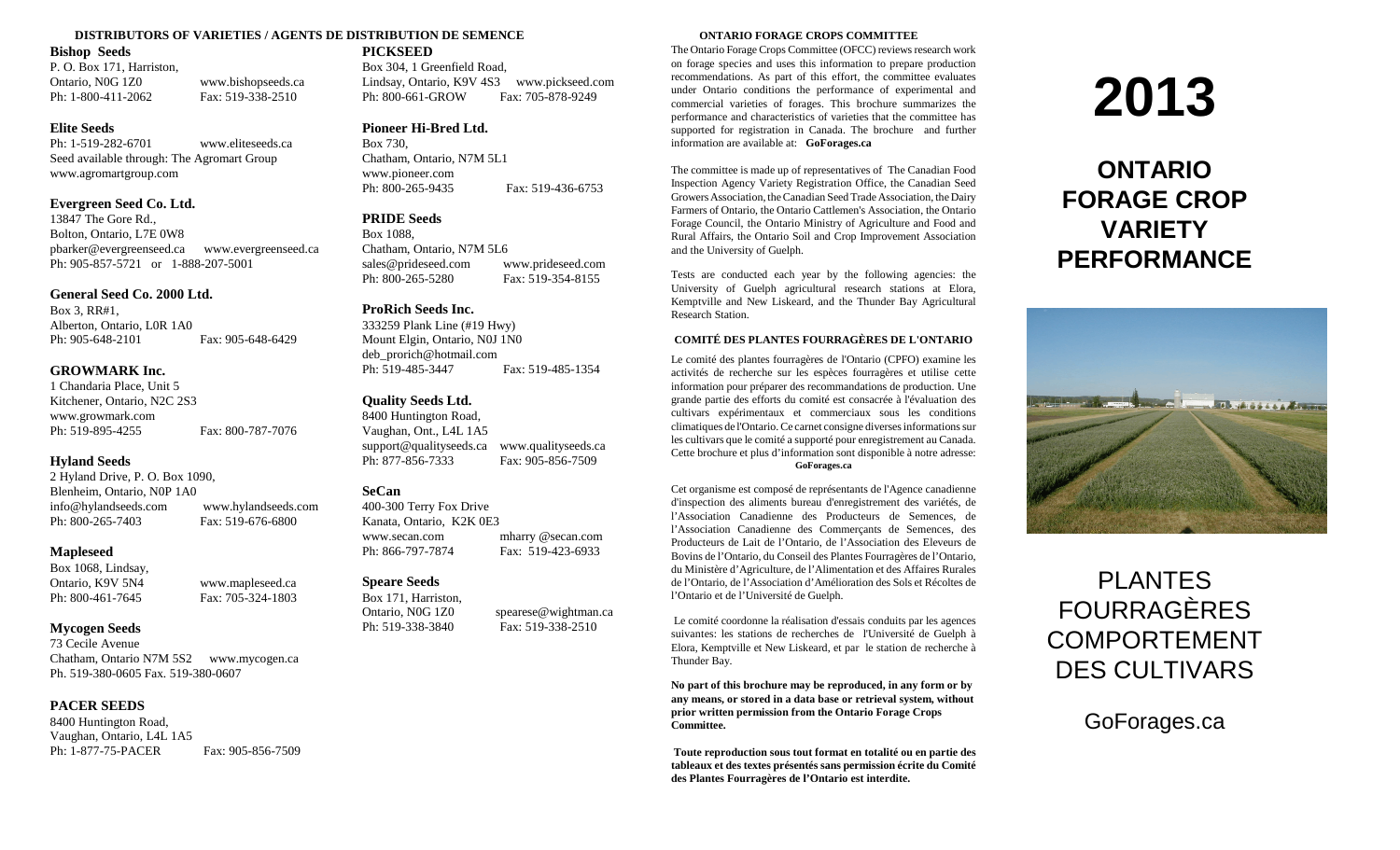# **ALFALFA/LUZERNE**

|                     | Composite Yield Index <sup>1,2</sup><br>Indice de rendement composé | % of mean/de la moyenne<br>Harvest Year<br>Année de récolte |                          |             | Pest Reaction <sup>3</sup><br>Résistance aux ravageurs |            |                 |                                  | Year<br>Supported<br>by OFCC<br>Année<br>soutenu par<br>le CPFO |
|---------------------|---------------------------------------------------------------------|-------------------------------------------------------------|--------------------------|-------------|--------------------------------------------------------|------------|-----------------|----------------------------------|-----------------------------------------------------------------|
| <b>Cultivar</b>     | $\mathbf{1}$                                                        | $2+$                                                        | $38 \sqrt{4^4}$          | <b>BW</b>   | <b>VW</b>                                              | <b>PRR</b> | <b>PLH</b>      | Distributor/Distributeur         |                                                                 |
| Ascend              | 104                                                                 | 106                                                         | 109                      | <b>HR</b>   | HR                                                     | $\rm{HR}$  | $\mathbf S$     | Elite Seeds                      | 2011                                                            |
| Concept             | 102                                                                 | 102                                                         | 106                      | <b>HR</b>   | <b>HR</b>                                              | <b>HR</b>  | S               | Evergreen Seed                   | 2004                                                            |
| Dakota              | 103                                                                 | 104                                                         | $\frac{1}{2}$            | R           | MR                                                     | HR         | S               | General Seed Co. 2000 Ltd.       | 2006                                                            |
| <b>ELEVATE</b>      | 105                                                                 | 101                                                         | 99                       | HR          | <b>HR</b>                                              | HR         | S               | General Seed Co. 2000 Ltd.       | 2007                                                            |
| Evermore            | 103                                                                 | 101                                                         | 103                      | <b>HR</b>   | <b>HR</b>                                              | <b>HR</b>  | ${\bf S}$       | ProRich Seeds Inc.               | 2009                                                            |
| <b>FORCE</b>        | 105                                                                 | 102                                                         | 106                      | <b>HR</b>   | HR                                                     | <b>HR</b>  | S               | General Seed Co. 2000 Ltd.       | 2007                                                            |
| Foremost            | 100                                                                 | 102                                                         | 103                      | HR          | <b>HR</b>                                              | <b>HR</b>  | S               | ProRich Seeds Inc.               | 2010                                                            |
| FSG400LH            | 99                                                                  | 98                                                          | 98                       | <b>HR</b>   | <b>HR</b>                                              | <b>HR</b>  | <b>HR</b>       | Quality Seeds Ltd.               | 2009                                                            |
| Genoa               | 105                                                                 | 103                                                         | 102                      | <b>HR</b>   | <b>HR</b>                                              | <b>HR</b>  | S               | Mapleseed                        | 2004                                                            |
| HybriForce-4000     | 101                                                                 | 100                                                         | 99                       | <b>HR</b>   | R                                                      | HR         | S               | <b>Speare Seeds</b>              | 2003                                                            |
| Leader              | $\overline{a}$                                                      | $\blacksquare$                                              | $\overline{\phantom{a}}$ | HR          | HR                                                     | HR         | S               | <b>PICKSEED</b>                  | 2007                                                            |
| Lexus               | 99                                                                  | 102                                                         | 101                      | <b>HR</b>   | HR                                                     | <b>HR</b>  | S               | Evergreen Seed                   | 2009                                                            |
| Magnum VI-Wet       | 106                                                                 | 105                                                         | $\overline{\phantom{a}}$ | HR          | HR                                                     | <b>HR</b>  | ${\bf S}$       | Elite Seeds                      | 2008                                                            |
| <b>MARVEL</b>       | 101                                                                 | 103                                                         | $\overline{\phantom{a}}$ | <b>HR</b>   | <b>HR</b>                                              | <b>HR</b>  | S               | <b>PACER SEEDS</b>               | 2009                                                            |
| <b>MEGAGRAZE</b>    | $\overline{\phantom{a}}$                                            | $\overline{\phantom{a}}$                                    | $\overline{\phantom{a}}$ | <b>HR</b>   | <b>HR</b>                                              | <b>HR</b>  | S               | Quality Seeds Ltd., PACER SEEDS  | 2011                                                            |
| <b>OAC SUPERIOR</b> | 102                                                                 | 103                                                         | 106                      | $\mathbf R$ | ${\bf R}$                                              | MR         | ${\bf S}$       | <b>Speare Seeds</b>              | 2009                                                            |
| <b>PERFORMER</b>    |                                                                     |                                                             | $\overline{\phantom{0}}$ | <b>HR</b>   | <b>HR</b>                                              | <b>HR</b>  | S               | General Seed Co. 2000 Ltd.       | 2011                                                            |
| Prize               | $\overline{\phantom{a}}$                                            | $\overline{\phantom{a}}$                                    | $\overline{\phantom{a}}$ | <b>HR</b>   | <b>HR</b>                                              | <b>HR</b>  | S               | Pride Seeds                      | 2011                                                            |
| Prolific II         | 99                                                                  | 97                                                          | $\overline{\phantom{a}}$ | <b>HR</b>   | <b>HR</b>                                              | <b>HR</b>  | S               | <b>Hyland Seeds</b>              | 2010                                                            |
| <b>QWEST</b>        | 102                                                                 | 100                                                         | $\overline{\phantom{a}}$ | <b>HR</b>   | <b>HR</b>                                              | <b>HR</b>  | S               | General Seed Co. 2000 Ltd.       | 2006                                                            |
| <b>RADAR</b>        | 102                                                                 | 97                                                          | 98                       | HR          | ${\bf R}$                                              | ${\bf R}$  | $\mathbf S$     | <b>Speare Seeds</b>              | 2006                                                            |
| Satellite           | 99                                                                  | 101                                                         | 102                      | <b>HR</b>   | ${\bf R}$                                              | <b>HR</b>  | S               | Quality Seeds Ltd.               | 2004                                                            |
| <b>SHOWDOWN</b>     | 101                                                                 | 101                                                         | $\Box$                   | <b>HR</b>   | <b>HR</b>                                              | <b>HR</b>  | $\mathbf S$     | Quality Seeds Ltd.               | 2011                                                            |
| <b>STEALTH II</b>   | $\blacksquare$                                                      | $\overline{\phantom{a}}$                                    | $\overline{\phantom{a}}$ | <b>HR</b>   | <b>HR</b>                                              | HR         | S               | Quality Seeds Ltd.               | 2011                                                            |
| <b>STEALTH SF</b>   | 99                                                                  | 106                                                         | 104                      | HR          | $\mathbb{R}$                                           | HR         | S               | Quality Seeds Ltd.               | 2003                                                            |
| <b>STELLAR FG</b>   | 102                                                                 | 104                                                         | 103                      | <b>HR</b>   | $\mathbb{R}$                                           | <b>HR</b>  | S               | Quality Seeds Ltd.               | 2007                                                            |
| Super Nova          | 99                                                                  | 98                                                          | 104                      | HR          | <b>HR</b>                                              | <b>HR</b>  | S               | Mapleseed                        | 2006                                                            |
| <b>TOWER ST</b>     | $\overline{\phantom{a}}$                                            | 98                                                          | $\overline{\phantom{a}}$ | <b>HR</b>   | <b>HR</b>                                              | <b>HR</b>  | ${\bf S}$       | Quality Seeds Ltd.               | 2007                                                            |
| TrailBlazer 4.0     |                                                                     | $\overline{\phantom{a}}$                                    | $\overline{\phantom{a}}$ | <b>HR</b>   | <b>HR</b>                                              | HR         | <b>HR</b>       | <b>PICKSEED</b>                  | 2007                                                            |
| <b>VALIANT</b>      | 100                                                                 | 101                                                         | 103                      | <b>HR</b>   | <b>HR</b>                                              | <b>HR</b>  | ${\bf S}$       | Speare Seeds, Bishop Seeds       | 2004                                                            |
| Valid               | 104                                                                 | 103                                                         | $\blacksquare$           | <b>HR</b>   | <b>HR</b>                                              | <b>HR</b>  | ${\bf S}$       | Evergreen Seed                   | 2008                                                            |
| Vision              | $\overline{\phantom{0}}$                                            | $\overline{\phantom{a}}$                                    | $\overline{\phantom{a}}$ | <b>HR</b>   | HR                                                     | <b>HR</b>  | S               | <b>PICKSEED</b>                  | 2009                                                            |
| <b>WL319HQ</b>      | 101                                                                 | 102                                                         | 103                      | HR          | HR                                                     | HR         | S               | GROWMARK Inc.                    | 2004                                                            |
| WL343HQ             | 101                                                                 | 102                                                         | 107                      | HR          | HR                                                     | HR         | $\mathbf S$     | GROWMARK Inc.                    | 2007                                                            |
| WL348AP             | 101                                                                 | 100                                                         | 101                      | $\rm{HR}$   | $\rm{HR}$                                              | $\rm{HR}$  | ${\bf S}$       | GROWMARK Inc.                    | 2008                                                            |
|                     |                                                                     |                                                             |                          |             |                                                        |            |                 |                                  |                                                                 |
| WL353LH<br>WL357HQ  | 96                                                                  | 92<br>102                                                   | $\overline{\phantom{a}}$ | $\rm{HR}$   | $\rm{HR}$                                              | $\rm{HR}$  | HR<br>${\bf S}$ | GROWMARK Inc.                    | 2011                                                            |
| 135                 | 100                                                                 |                                                             | 106                      | $\rm{HR}$   | HR                                                     | $\rm{HR}$  |                 | GROWMARK Inc.                    | 2006                                                            |
|                     | $\overline{\phantom{a}}$                                            | 105                                                         | 109                      | $\rm{HR}$   | HR                                                     | $\rm{HR}$  | ${\bf S}$       | ProRich Seeds Inc.               | 2010                                                            |
| 4S417               | 109                                                                 | 104                                                         | $\blacksquare$           | $\rm{HR}$   | HR                                                     | $\rm{HR}$  | ${\bf S}$       | Mycogen Seeds<br>Pioneer Hi-Bred | 2010                                                            |
| 55H94               | 96                                                                  | $\overline{\phantom{a}}$                                    | $\overline{\phantom{a}}$ | HR          | HR                                                     | HR         | ${\bf S}$       |                                  | 2011                                                            |
| 53V52               | 103                                                                 | 100                                                         | 98                       | $\rm{HR}$   | HR                                                     | HR         | $\mathbf S$     | Pioneer Hi-Bred                  | 2004                                                            |
| 54Q32               | 99                                                                  | 102                                                         | 103                      | HR          | HR                                                     | HR         | $\mathbf S$     | Pioneer Hi-Bred                  | 2009                                                            |
| 55V12               | 100                                                                 | 100                                                         | $\overline{\phantom{a}}$ | ${\bf R}$   | HR                                                     | HR         | S               | Pioneer Hi Bred                  | 2010                                                            |
| 55V48               | 101                                                                 | 102                                                         | 99                       | HR          | ${\bf R}$                                              | $\rm{HR}$  | ${\bf S}$       | Pioneer Hi-Bred                  | 2007                                                            |
| 55V50               | 106                                                                 | $\overline{\phantom{a}}$                                    | $\overline{\phantom{a}}$ | $\rm{HR}$   | HR                                                     | HR         |                 | Pioneer Hi-Bred                  | 2011                                                            |

## **ALFALFA TABLE FOOTNOTES / NOTES SUR LE TABLEAU DE LUZERNE**

- **1.** The varieties listed have not all been tested in the same trials. The Composite Yield Index indicates the performance of a variety relative to the average yield of all trials in which the variety has been tested. Les variétés incrites n'ont pas toutes été évaluées dans les mêmes essais. L'Indice Composé de Rendement indique la performance d'une variété relative au rendement moyen de tous essais dans lesquels la variété a été essayée.
- **2.** A dash (-) indicates that fewer than three public yield tests are available. Un trait (-) indique que moins de trois essais publiques sont disponibles.
- **3.** HR = Highly Resistant (more than 50% resistant plants),  $R =$  Resistant (31 to 50% resistant plants),  $MR =$  Moderately Resistant (15 to 30% resistant plants),  $S =$  Susceptible (less than 15% resistant plants).

BW = Bacterial wilt, VW = Verticillium wilt, PRR = Phytopthora Root Rot, PLH = Potato Leafhopper.

HR = Hautement résistant (plus de 50% de plants résistants), R = Résistant (31 à 50% de plants résistants), MR= Modérément Résistant (15 à 30% de plants résistants), S= Sensible (moins de 15% de plants résistants). BW = Flétrissement bactérien, VW = Verticilliose, PRR = Phytophthora, PLH = Cicadelle de la pomme de terre .

**4.**  $3<sup>rd</sup>$  and 4<sup>th</sup> year alfalfa indexes indicate relative persistence among varieties on this list. As a guide,  $3<sup>rd</sup>$  and 4<sup>th</sup> year indexes less than 100 indicate below average persistence, between 100 and 105 indicates good persistence, and above 105 indicates very good persistence.

L'indice du rendement pour la 3<sup>ième</sup> et 4<sup>ième</sup> année représente la persistance relative parmi les cultivars. Un indice inférieur à 100 démontre une persistance sous la moyenne, entre 100 et 105 démontre une bonne persistance et un indice de 105, ou plus, démontre une très bonne persistance.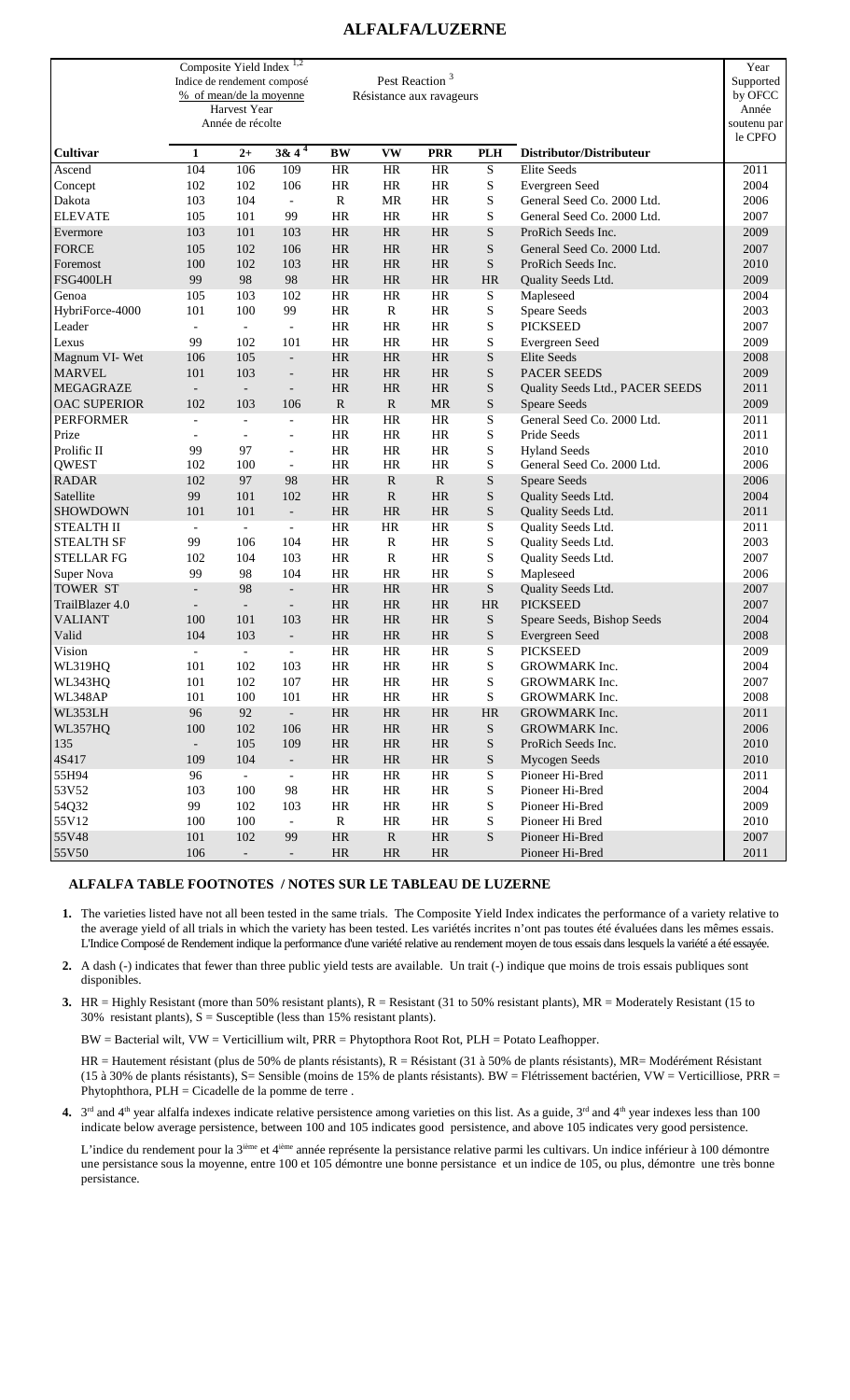# **BIRD'S-FOOT TREFOIL / LOTIER CORNICULÉ**

|            |                  | Yield/Rendement (% of/de Leo) <sup>1</sup> |                   |                 |                         |
|------------|------------------|--------------------------------------------|-------------------|-----------------|-------------------------|
|            | Timothy mixture/ |                                            | First flower/     |                 |                         |
|            |                  | Mélange avec fléole                        | Date de floraison |                 |                         |
| Cultivar   | South/Sud        | North/Nord                                 | Elora             | Regrowth/Regain | Distributor/Distibuteur |
|            |                  |                                            |                   |                 |                         |
| Bull       | 101              | 106                                        | 23/06             | Good/Bon        | <b>PICKSEED</b>         |
| Empire     | 98               | 103                                        | 01/07             | Medium/Moyen    | <b>Public Cultivar</b>  |
| Exact      | 101              | 108                                        | 23/06             | Medium/Moyen    | <b>GROWMARK</b> Inc.    |
| Leo        | 100              | 100                                        | 23/06             | Medium/Moyen    | <b>Public Cultivar</b>  |
| OAC Bright | 101              | 103                                        | 23/06             | Medium/Moyen    | <b>Bishop Seeds</b>     |
| Wellington | 100              | 104                                        | 23/06             | Good/Bon        | Mapleseed               |

1. Average yield of Leo in Southern Ontario trials 8.6 t/ha; in Northern Ontario trials 7.7 t/ha. Le rendement moyen de Léo dans le sud de l'Ontario: 8,6 t/ha; dans le nord de l'Ontario: 7,7 t/ha.

# **DOUBLE-CUT RED CLOVER / TRÈFLE ROUGE À DEUX COUPES**

|             |                          |                          | Yield/Rendement (% of/de Tempus) <sup>1</sup> |      | First flower/     |                            |
|-------------|--------------------------|--------------------------|-----------------------------------------------|------|-------------------|----------------------------|
|             |                          | South/Sud<br>Year/Année  | North/Nord<br>Year/Année                      |      | Date de floraison |                            |
| Cultivar    |                          | $2+$                     |                                               | $2+$ | Elora             | Distributor/Distributeur   |
| AC Endure   | 94                       | 94                       | 95                                            | 97   | 09/06             | <b>Ouality Seeds Ltd.</b>  |
| Belle       | 98                       | 89                       | 93                                            | 93   | 08/06             | Mapleseed, PRIDE Seeds     |
| Scarlett II | $\overline{\phantom{0}}$ | $\overline{\phantom{0}}$ |                                               |      |                   | General Seed Co. 2000 Ltd. |
| Tempus      | 100                      | 100                      | 100                                           | 100  | 10/06             | <b>PICKSEED</b>            |
| Walter      | 96                       | 89                       | 95                                            | 102  | 07/06             | Mapleseed                  |

1. Average yield of Tempus in first year: Southern Ontario trials 9.6 t/ha; Northern Ontario 8.7 t/ha; in second year: Southern Ontario 9.3 t/ha; Northern Ontario 6.1 t/ha. Pour la première année, le rendement moyen de Tempus est 9,6 t/ha dans le sud de l'Ontario et 8,7 t/ha dans le nord de l'Ontario. Pour la deuxième année, c'est 9,3 t/ha pour le sud de l'Ontario et 6,1 t/ha pour le nord de l'Ontario.

# **WHITE CLOVER / TRÈFLE BLANC**

|             |                          | Yield/Rendement (% of/de Alice) <sup>1</sup> |                          |
|-------------|--------------------------|----------------------------------------------|--------------------------|
|             |                          | Orchardgrass mixture / Mélange avec dactyle  |                          |
| Cultivar    | South/Sud                | North/Nord                                   | Distributor/Distributeur |
| Alice       | 100                      | 100                                          | <b>Bishop Seeds</b>      |
| Crescendo   | $\overline{\phantom{0}}$ |                                              | PICKSEED, Mapleseed      |
| Osceola     | 102                      |                                              | <b>Speare Seeds</b>      |
| <b>WILL</b> | 105                      | 107                                          | Quality Seeds Ltd.       |

1. Average yield of Alice, Southern Ontario 7.5 t/ha; in Northern Ontario trials 5.6 t/ha. Le rendement moyen d'Alice dans le sud de l'Ontario: 7,5 t/ha; dans le nord de l'Ontario: 5,6

| <b>RYEGRASS/RAY-GRASS</b>                                                                                               |                 |            |                                                |  |  |  |  |
|-------------------------------------------------------------------------------------------------------------------------|-----------------|------------|------------------------------------------------|--|--|--|--|
|                                                                                                                         | Yield/Rendement |            |                                                |  |  |  |  |
| Cultivar                                                                                                                | South/Sud       | North/Nord | Distributor/Distributeur                       |  |  |  |  |
| Westerwold Annual Ryegrass/Ray-grass annuel (% of/de Barspectra) <sup>1</sup>                                           |                 |            |                                                |  |  |  |  |
| Barspectra (tetraploid,)                                                                                                | 100             | 100        | <b>Bishop Seeds</b>                            |  |  |  |  |
| Italian Ryegrass/Ray-grass Italien (% of/de Maris Ledger) <sup>1</sup><br>Maris Ledger (tetraploid)<br>Max (tetraploid) | 100             | 100<br>109 | <b>Several Distributors</b><br><b>PICKSEED</b> |  |  |  |  |
| Perennial Ryegrass/Ray-grass vivace <sup>1</sup><br>Remington (tetraploid)                                              | 100             |            | Speare Seeds, ProRich Seeds Inc.               |  |  |  |  |

1. Average yield of Barspectra , Maris Ledger and Remington Southern Ontario trials 6.2 ,6.0 and 8.9 t/ha; in Northern Ontario trials 6.0and 5.4 t/ha. Le rendement moyen de Barspectra , Maris Ledger et Remington dans le sud de l'Ontario; 6,2, 6,0 et 8,9 t/ha; dans le nord de l'Ontario; 6,0 et 5,4 t/ha. A dash (-) indicates that fewer than three public yield tests are available. Un trait (-) indique que moins de trois essais publiques sont disponibles.

#### **BROMEGRASS / BROME**

|                     |                |           | Yield/Rendement                                                            | 1, 2      | Heading date/   |                          |                           |
|---------------------|----------------|-----------|----------------------------------------------------------------------------|-----------|-----------------|--------------------------|---------------------------|
|                     |                |           | Frequent cutting/<br>Hay management/<br>Coupe fréquente<br>Gestion de foin |           | Date d'épiaison | Distributor/Distributeur |                           |
| Cultivar            | <b>Species</b> | South/Sud | North/Nord                                                                 | South/Sud | North/Nord      | Elora                    |                           |
| <b>Meadow Brome</b> |                |           |                                                                            |           |                 |                          |                           |
| Fleet               | Meadow/Prés    | 111       | 91                                                                         | 123       | 111             | 15/05                    | SeCan                     |
| Paddock             | Meadow/Prés    | 99        | 97                                                                         | 124       | 109             | 15/05                    | <b>PICKSEED</b>           |
| <b>Smooth Brome</b> |                |           |                                                                            |           |                 |                          |                           |
| <b>Bravo</b>        | Smooth/Inerme  | 95        | 93                                                                         | 105       | 105             | 23/05                    | PICKSEED, Mapleseed       |
| PEAK                | Smooth/Inerme  | 100       | 100                                                                        |           | 105             | 24/05                    | <b>Ouality Seeds Ltd.</b> |

1. Average yield of Peak in hay management, southern Ontario trials 8.2.1t/ha; in northern Ontario trials 9.4 t/ha. Le rendement moyen de Peak dans la gestion du foin dans le sud de l'Ontario: 8,2 t/ha; dans le nord de l'Ontario: 9,4 t/ha.

2. Average Yield of Baylor in frequent cutting in southern Ontario 8.5 t/ha; in northern Ontario trials 7.0 t/ha. Le rendement moyen de Baylor sous coupe fréquente dans le sud de l'Ontario: 8.5 t/ha; dans le nord de l'Ontario: 7,0 t/ha.

A dash (-) indicates that fewer than three public yield tests are available. Un trait (-) indique que moins de trois essais publiques sont disponibles.